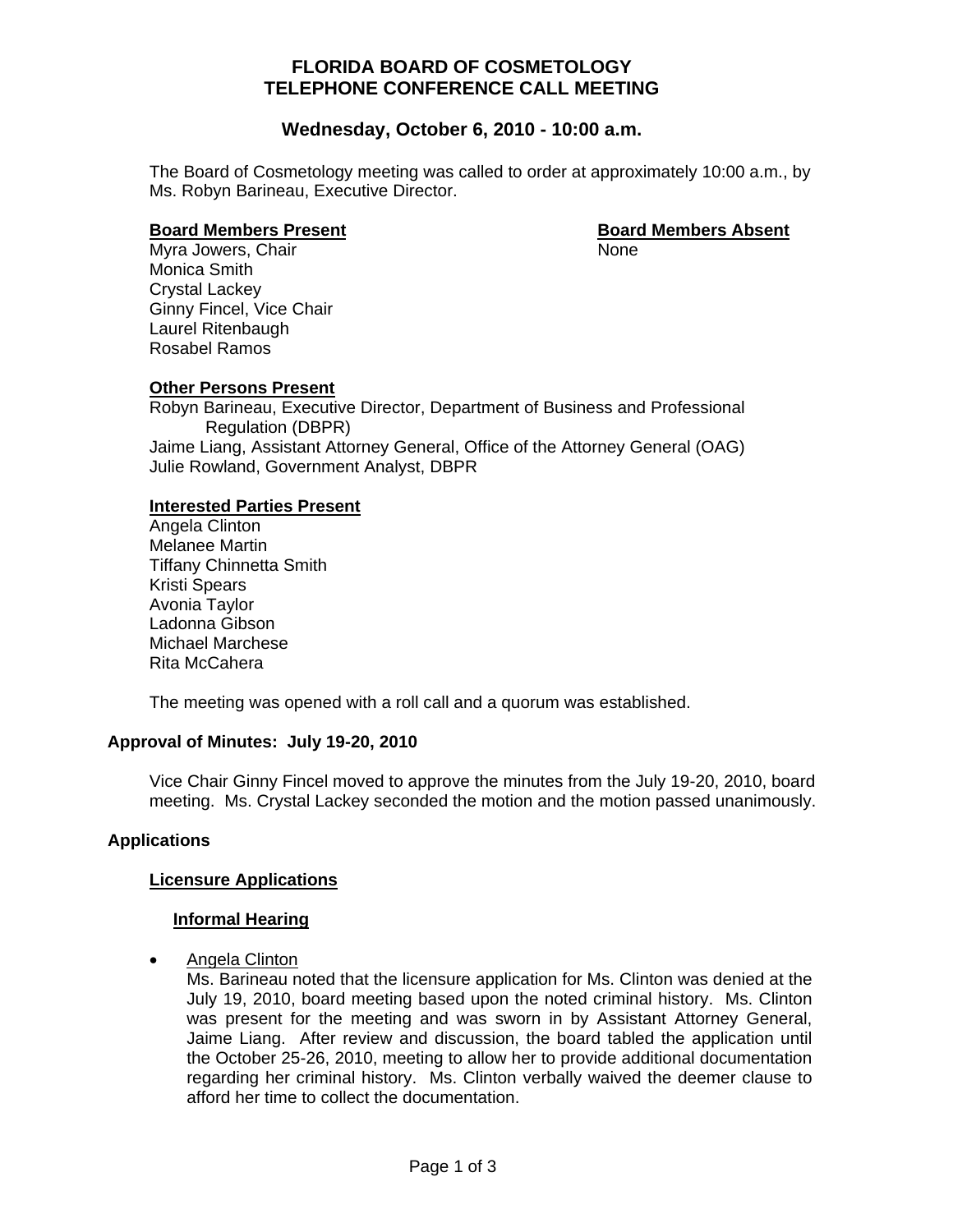# Melanee Martin

Ms. Barineau noted that the licensure application for Ms. Martin was denied at the July 19, 2010, board meeting based upon the noted criminal history. Ms. Martin was present for the meeting and was sworn in by Ms. Liang. After review and discussion, Ms. Lackey moved to approve the application based on the additional documentation provided. The board also imposed probation on the license to run concurrent with her criminal probationary period. Ms. Monica Smith seconded the motion and the motion passed unanimously.

# • Tiffany Chinnetta Smith

Ms. Barineau noted that the licensure application for Ms. Smith was denied at the July 19, 2010, board meeting based upon the noted criminal history. Ms. Smith was present for the meeting and was sworn in by Ms. Liang. After review and discussion, Ms. Lackey moved to approve the application based on the additional documentation provided. Ms. Ritenbaugh seconded the motion and the motion passed unanimously.

## • Kristi Spears

Ms. Barineau noted that the licensure application for Ms. Spears was denied at the July 19, 2010, board meeting based upon the noted criminal history. Ms. Spears was present for the meeting and was sworn in by Ms. Liang. After review and discussion, Vice Chair Fincel moved to approve the application based on the additional documentation provided. Ms. Ritenbaugh seconded the motion and the motion passed unanimously.

# • Avonia Taylor

Ms. Barineau noted that the licensure application for Ms. Taylor was denied at the July 19, 2010, board meeting based upon the noted criminal history. Ms. Taylor was present for the meeting and was sworn in by Ms. Liang. After review and discussion, Vice Chair Fincel moved to approve the application based on the additional documentation provided. Ms. Ritenbaugh seconded the motion and the motion passed unanimously.

## **Initial Review**

## Ladonna Gibson

Ms. Barineau noted that the licensure application for Ms. Gibson was forwarded to the board for review based on the background information reflected on the application. Ms. Gibson was present for the meeting and was sworn in by Ms. Liang. After review and discussion, the board tabled the application until the October 25-26, 2010, meeting to allow her to provide additional documentation regarding her criminal history. Ms. Gibson verbally waived the deemer clause to afford her time to collect the documentation.

## • April S. Guadalupe

Ms. Barineau noted that the licensure application for Ms. Guadalupe was forwarded to the board for review based on the background information reflected on the application. Ms. Guadalupe was not present for the meeting. After review and discussion, Ms. Smith moved to deny the application based on the noted criminal history. Ms. Rosabel Ramos seconded the motion and the motion passed unanimously.

# • Melissa Laing

Ms. Barineau noted that the licensure application for Ms. Laing was forwarded to the board for review based on the background information reflected on the